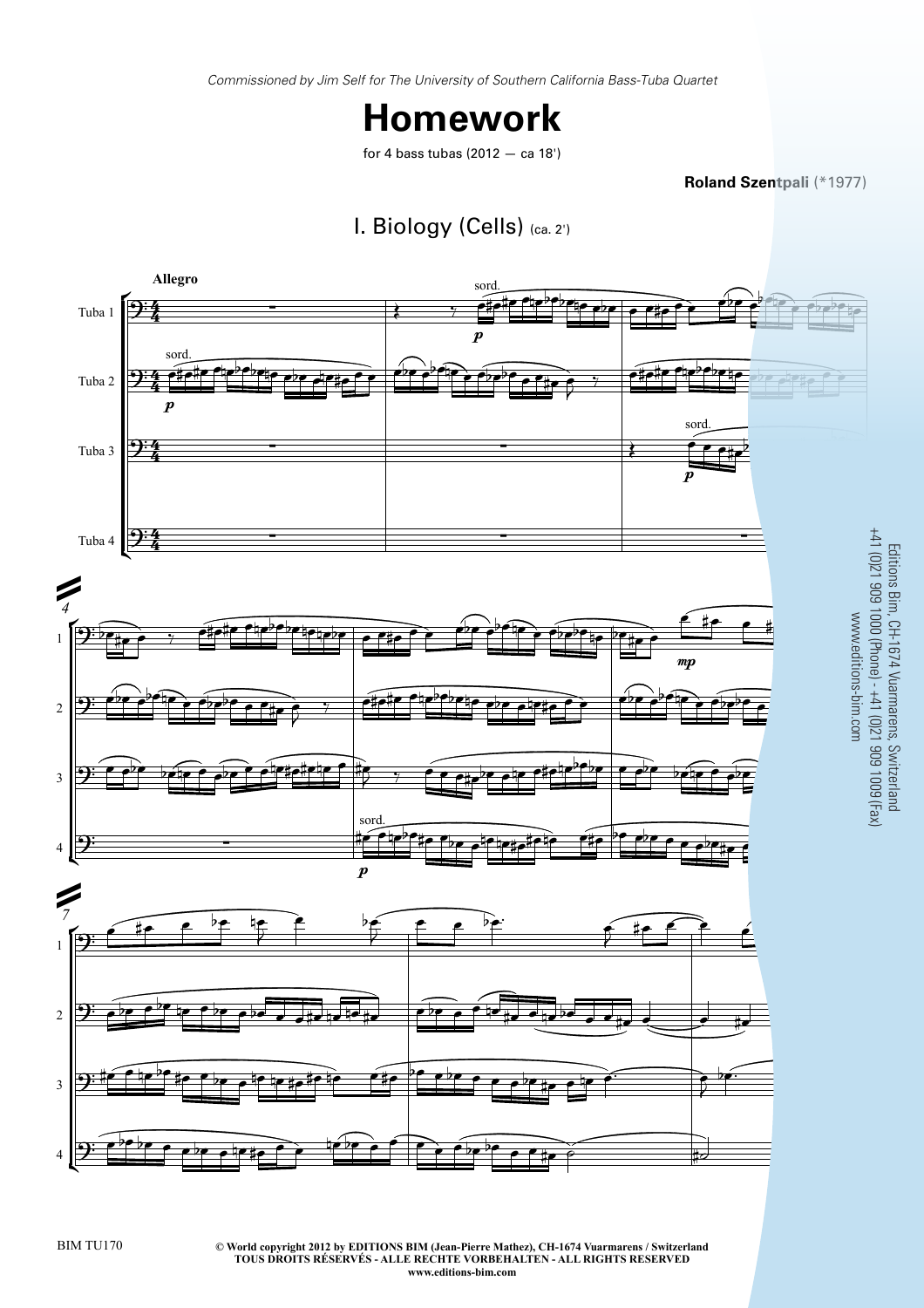





=

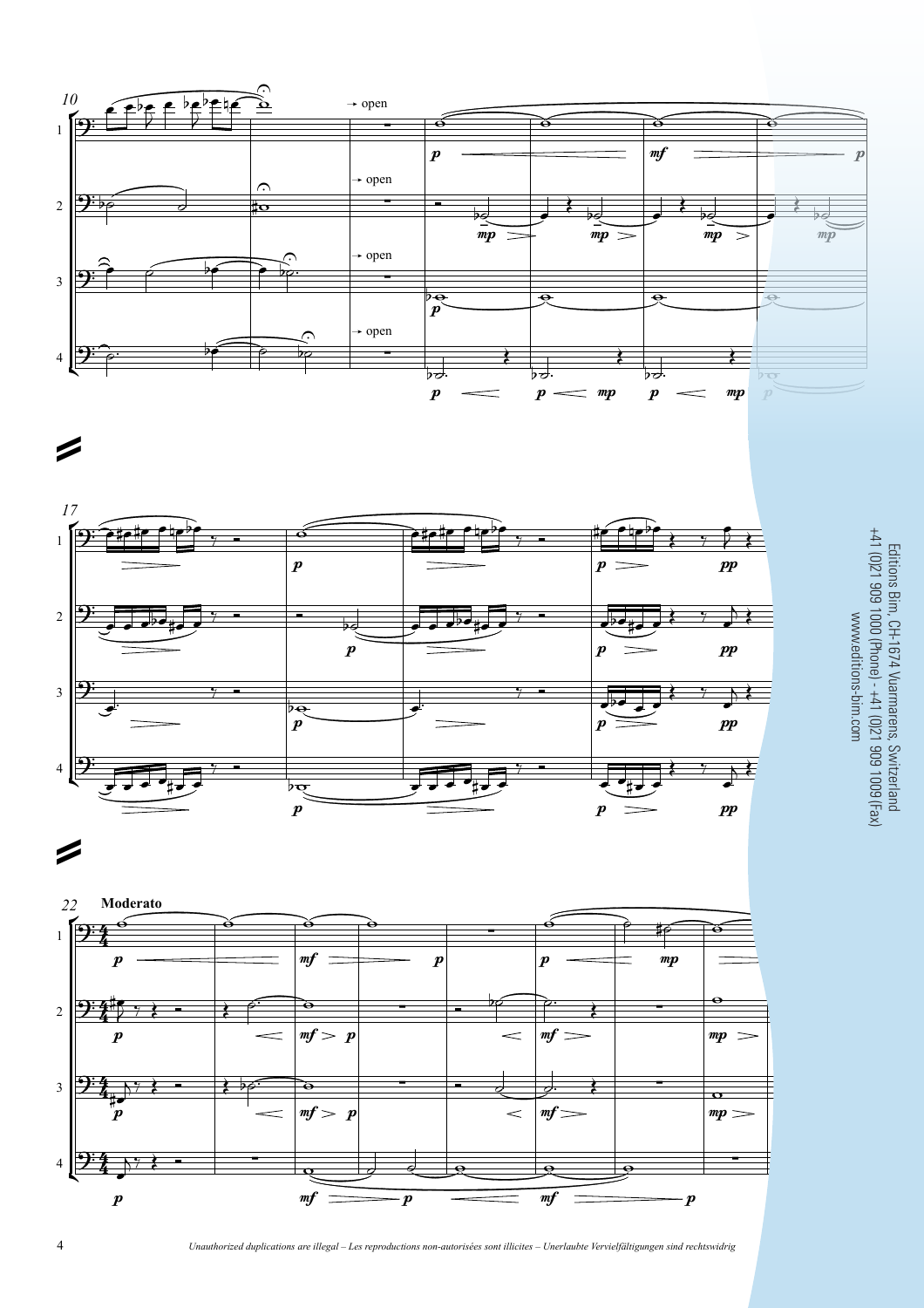## II. Chemistry (Metals) (ca. 5')









BIM TU170 *Unauthorized duplications are illegal – Les reproductions non-autorisées sont illicites – Unerlaubte Vervielfältigungen sind rechtswidrig* 7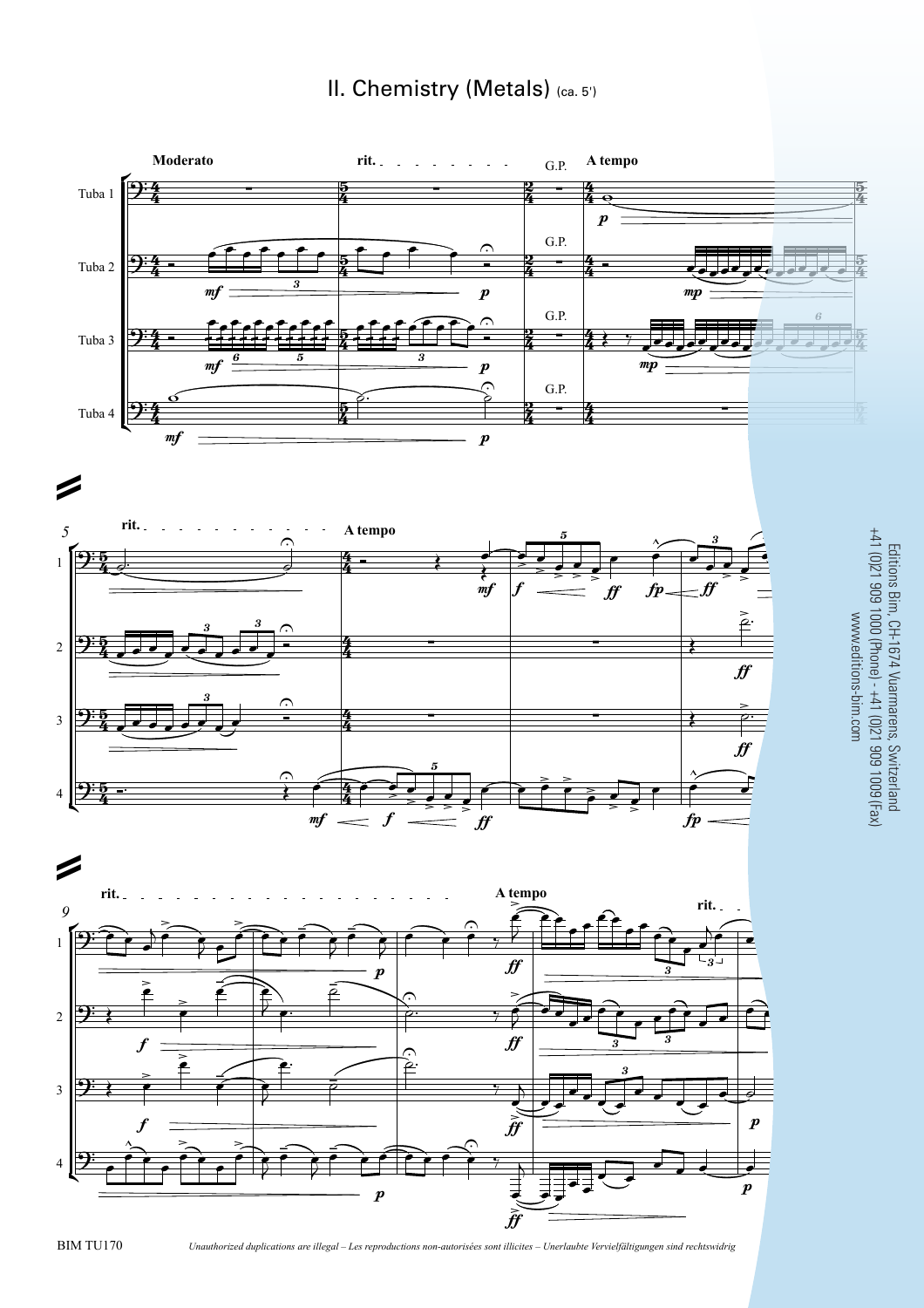





Editions Bim, CH-1674 Vuarmarens, Switzerland<br>+41 (0)21 909 1000 (Phone) - +41 (0)21 909 1009 (Fax) +41 (0)21 909 1000 (Phone) - +41 (0)21 909 1009 (Fax) Editions Bim, CH-1674 Vuarmarens, Switzerland www.editions-bim.com $\overline{C}$ 

8 *Unauthorized duplications are illegal – Les reproductions non-autorisées sont illicites – Unerlaubte Vervielfältigungen sind rechtswidrig*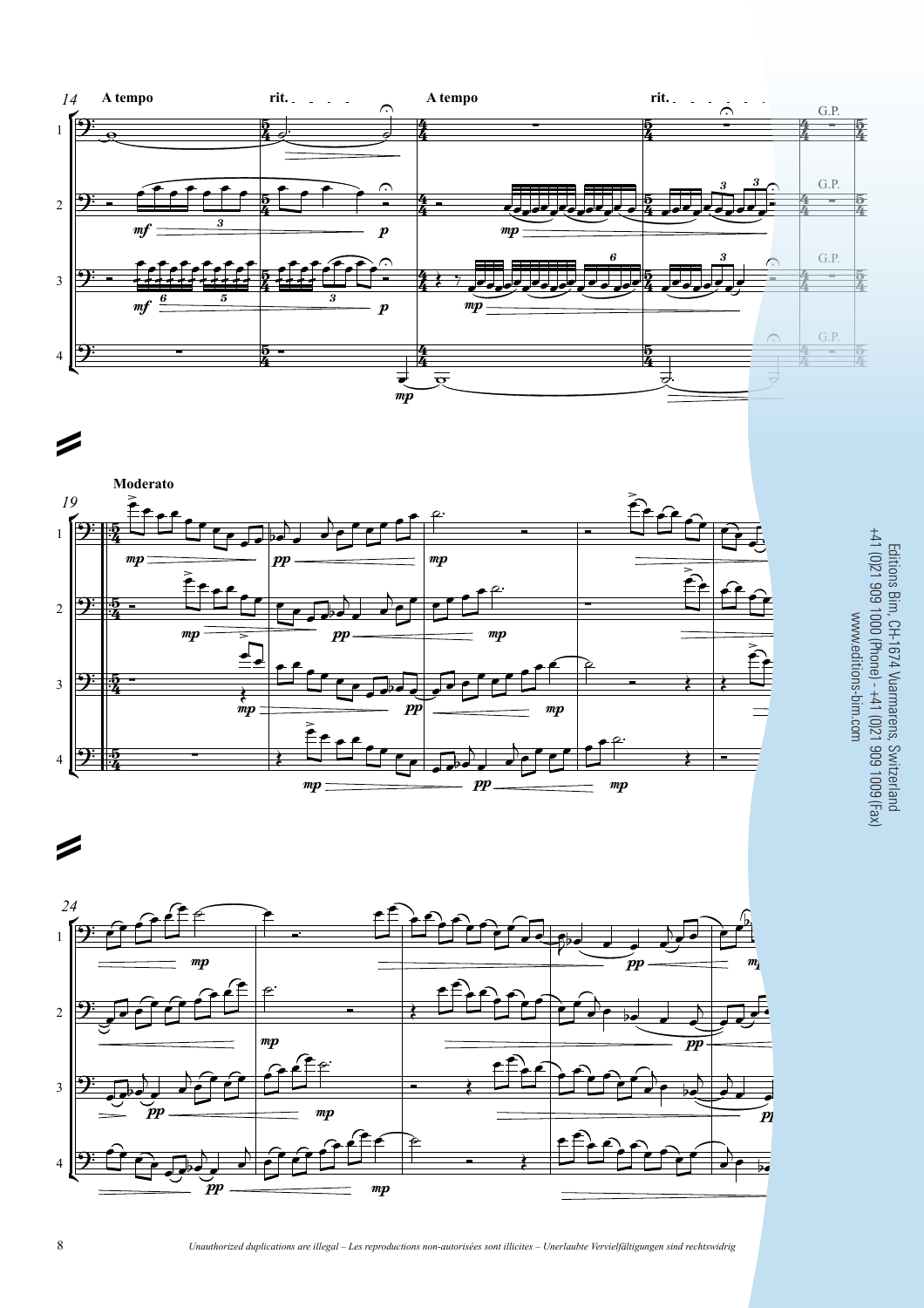III. Physics (Dynamics) (ca. 4')



Editions Bim, CH-1674 Vuarmarens, Switzerland

12 *Unauthorized duplications are illegal* – Les reproductions non-autorisées sont illicites – Unerlaubte Vervielfältigungen sind rechtswidrig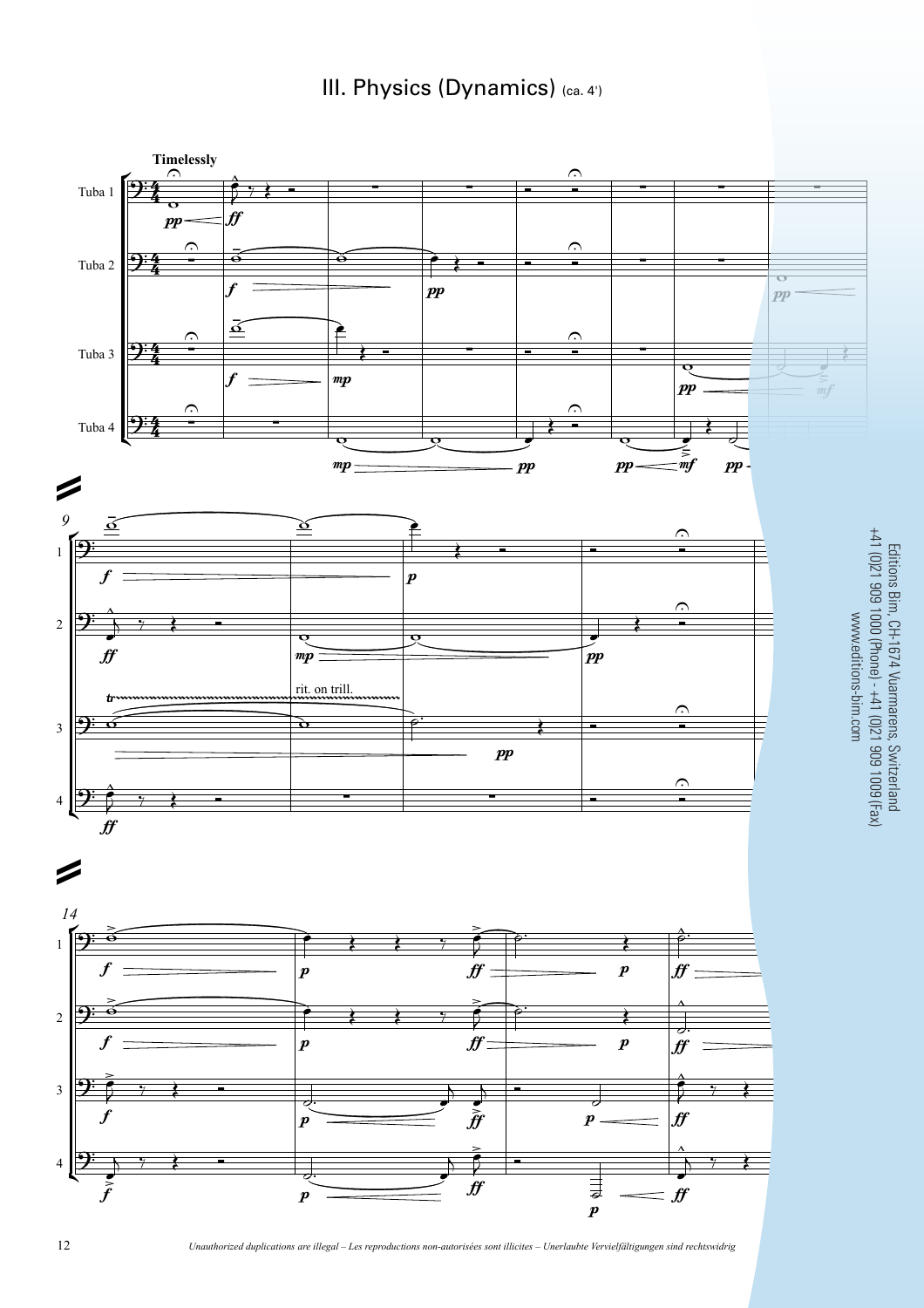







=

BIM TU170 *Unauthorized duplications are illegal – Les reproductions non-autorisées sont illicites – Unerlaubte Vervielfältigungen sind rechtswidrig* 13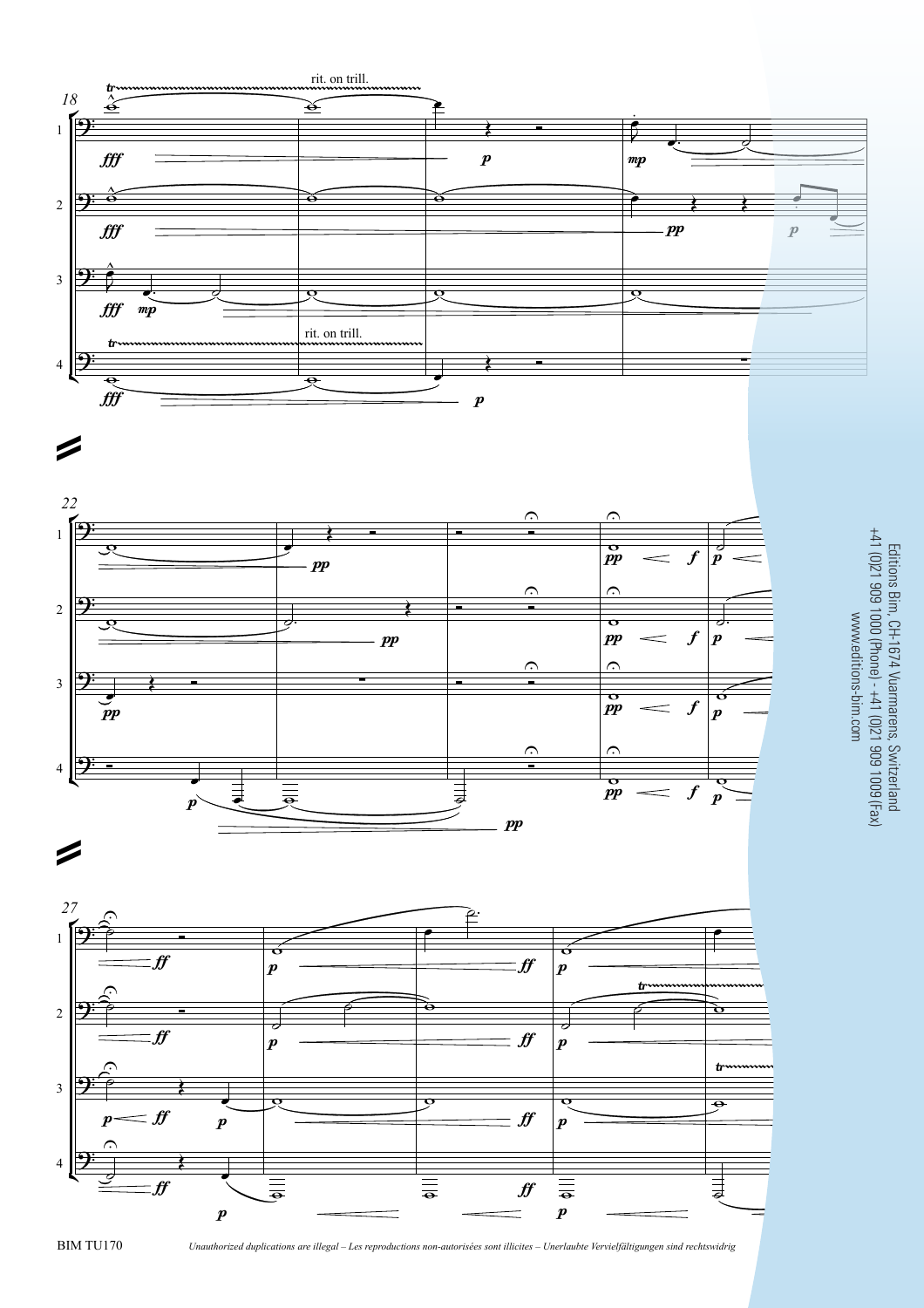## IV. Mathematics (Prime Numbers) (ca. 7')

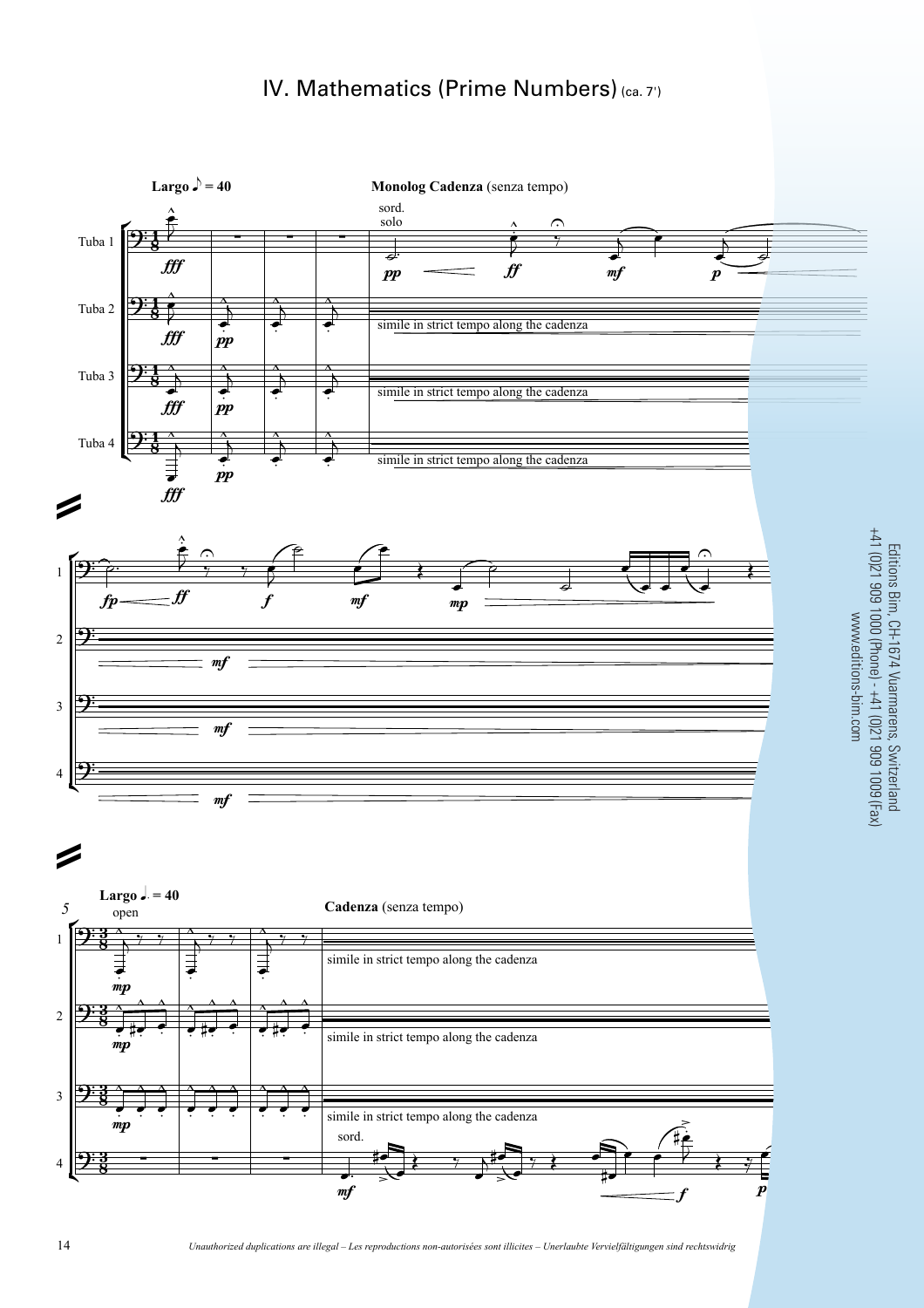

BIM TU170 *Unauthorized duplications are illegal – Les reproductions non-autorisées sont illicites – Unerlaubte Vervielfältigungen sind rechtswidrig* 15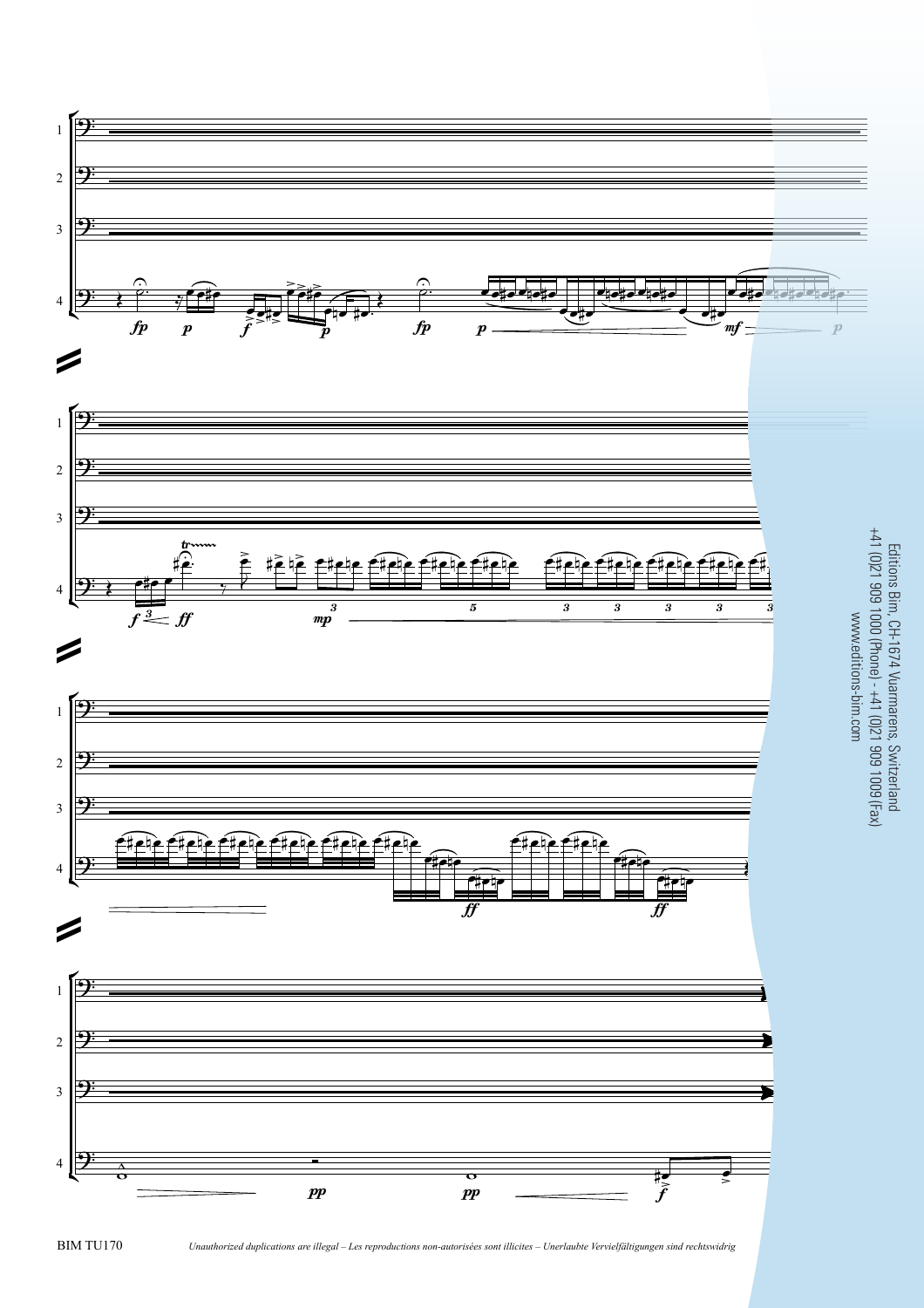

16 *Unauthorized duplications are illegal* – Les reproductions non-autorisées sont illicites – Unerlaubte Vervielfältigungen sind rechtswidrig